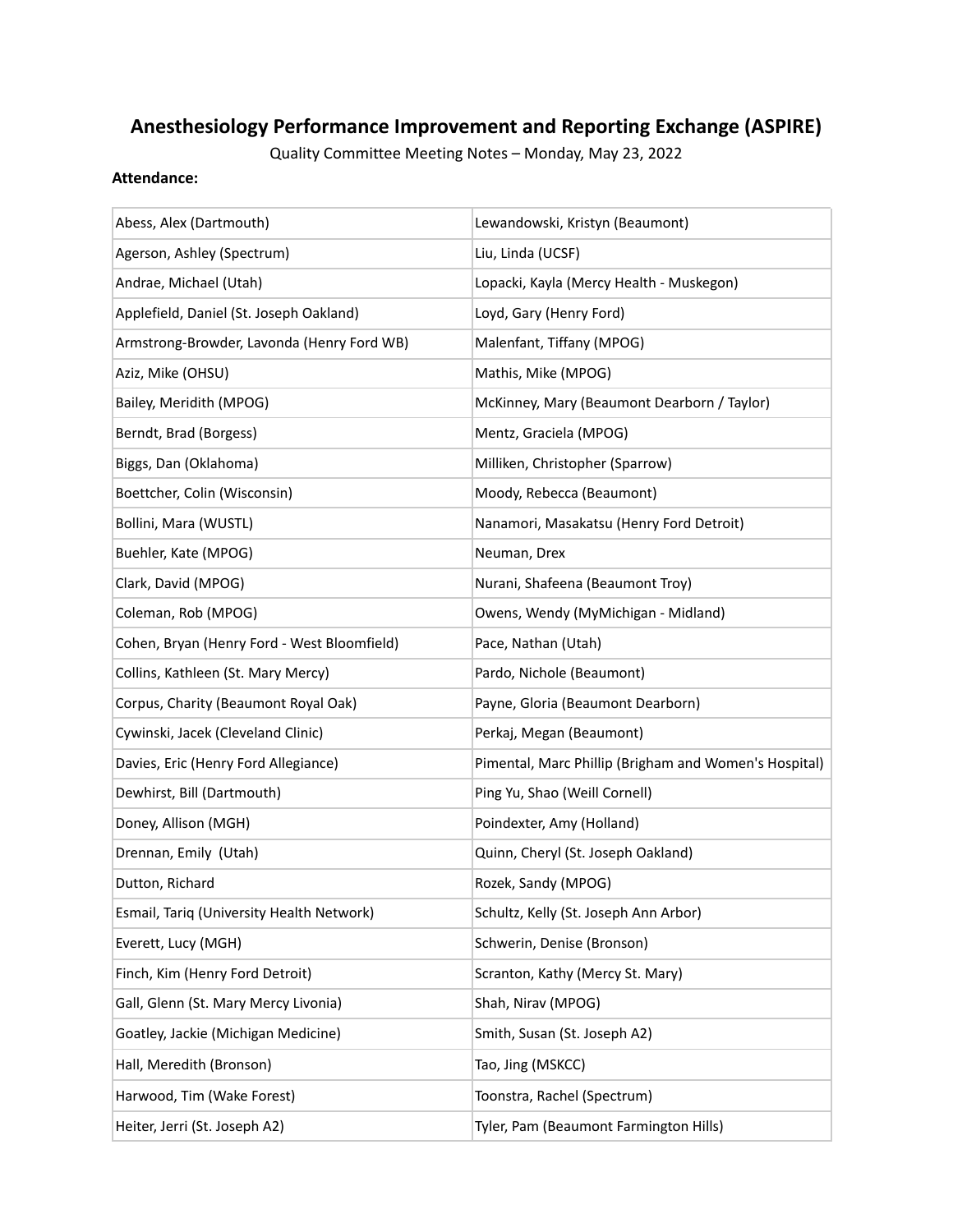| Horton, Brandy (A4)                 | Vaughn, Shelley (MPOG)                      |
|-------------------------------------|---------------------------------------------|
| Hubbert, Kate (Holland)             | Veach, Kristine (St. Joseph A2)             |
| Johnson, Rebecca (Spectrum & Metro) | Vishneski, Susan (Wake Forest)              |
| Kaper, Jon (Beaumont Trenton)       | Woody, Nathan (UNC)                         |
| Kheterpal, Sachin (MPOG)            | Wren, Jessica (Henry Ford Wyandotte/Macomb) |
| Koltun, Ksenia (Beaumont Royal Oak) | Zittleman, Andrew (MPOG)                    |
| Lacca, Tory (MPOG)                  |                                             |

# Agenda & Notes

- 1) **Roll Call**: Will contact QI Champions and ACQRs directly to inquire about participation status if missing. Other participants can review meeting minutes and contact the Coordinating Center if they are missing from the attendance record.
- 2) **Minutes from February 28, 2022 meeting approved** minutes and recording posted on the website for review
- 3) **Announcements & Updates**
	- a) **New Executive Board Members:**
	- b) **MPOG Featured Member (May - June 2022): Wes Templeton, MD - Wake Forest**

## 4) **Upcoming Events**

- a) Quality Committee Meetings via Zoom: 2022 calendar is posted on [website](https://mpog.org/calendar/)
	- i) ASPIRE Collaborative meeting: Friday, July 15, 2022
	- ii) ASPIRE Quality Committee: Monday, July 25, 2022
- b) MPOG Upgrade Released!

## 5) **Subcommittee Updates**

- a) **Pediatric Subcommittee Update**
	- i) Met on May 18th 28 members attended
	- ii) New Measures Released
		- (1) NMB-03: Neuromuscular blockade dosing in patients < 5yo.
		- (2) Pediatric Blood Management (mirror TRAN-01/02)
			- (a) TRAN-03: Transfusion Vigilance, Pediatrics
			- (b) TRAN-04: Overtransfusion, Pediatrics
	- iii) Sustainability in Pediatric Anesthesia
		- (1) Workgroup formed; First meeting discussed measure build
		- (2) SUS-05: Weight based Fresh Gas Flow
		- (3) SUS-06: Nitrous use during induction
	- iv) Unblinded Data Review
	- v) Next Meeting, August 17th

## b) **Obstetric Anesthesia Subcommittee**

- i) No update since last Quality Committee meeting
- ii) Last meeting held on February 2022: minutes available here
- iii) Next Meeting: July 20, 1pm EST
- c) **Cardiac Anesthesia Subcommittee**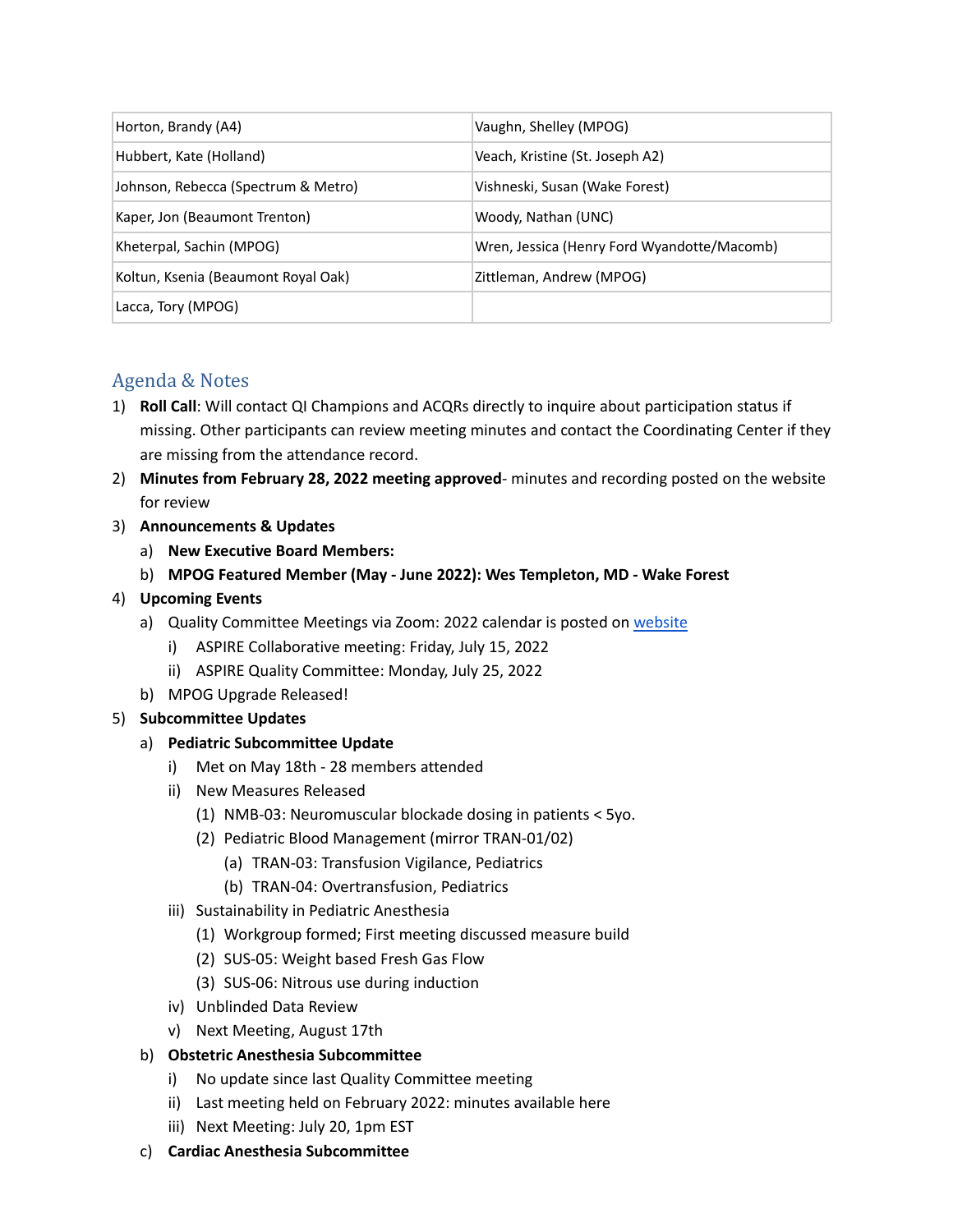- i) April meeting minutes & slides available
- ii) New post-bypass hypothermia avoidance measure has been released to the 'All Measures' and 'Cardiac' Dashboards
	- (1) TEMP-06-C: Percentage of adult patients who undergo open cardiac surgical procedures for whom the last non-artifact body temperature prior to anesthesia end was greater than or equal to 35.5 degrees Celsius. Additional measure specification details available here.
- iii) A countermeasure for on-bypass hyperthermia avoidance is pending release:
	- (1) TEMP-07-C: Percentage of adult patients who undergo open cardiac surgical procedures requiring bypass, for whom the temperature did not rise above 37.5 degrees Celsius for over 5 consecutive minutes. Additional measure specification details available here.
- iv) The next measure in development pertains to glucose management
- v) Next meeting: Scheduling poll to be sent likely August 2022

#### **6) New Smoking Cessation Measures**

- a) Created for the BCBSM value-based reimbursement (VBR) program:
	- i) Improve smoking status documentation within 30 days prior to surgery. Target: 70%
	- ii) Increase the proportion of smokers who receive treatment/cessation counseling. Target: 10%
- b) \*Will be published & available on the dashboard by the end of June for all sites

#### **7) Glucose Measures: Role of Continuous Glucose Monitors - Jing Tao, MD (Memorial Sloan Kettering)**

- a) Overview of ASPIRE Glucose measures provided
- b) Continuous Glucose Monitors have continued to become more popular with 2million users in the US, 5 million worldwide
	- i) 2020- FDA authorized for the inpatient setting
	- ii) Medicare covered and some medicaid coverage
- c) See presentation slides 21-26 for background on glucose continuous monitors, including case study examples
- d) What are the implications for MPOG Glucose measures?
	- i) How are sites tracking glucose management compliance when these are used? Issues?
	- ii) Are nurses and providers entering the CGM data into the EHR?
	- iii) MPOG only receives data from the EHR from our sites. Options include:
		- 1. Ask anesthesia providers to perform POC glucose testing (this is what typically happens at UM, but no official policy - still relatively rare)
		- 2. The anesthesia provider enters glucose values into the anesthesia record using a newly created EHR variable (ie Home Glucose Monitor Value). We can create an MPOG concept to receive this data.
		- 3. Document that a patient's CGM will be used to monitor glucose values during a case using a specific field in the EHR. We can map that local variable to an MPOG concept. (NOT Recommended)

#### 4. **DISCUSSION:**

- a. *Alexander Abess (Dartmouth)*: we consistently use POC
- b. *Mike Aziz (OHSU*): Not sure how we could integrate continuous glucose monitor data into our EHR.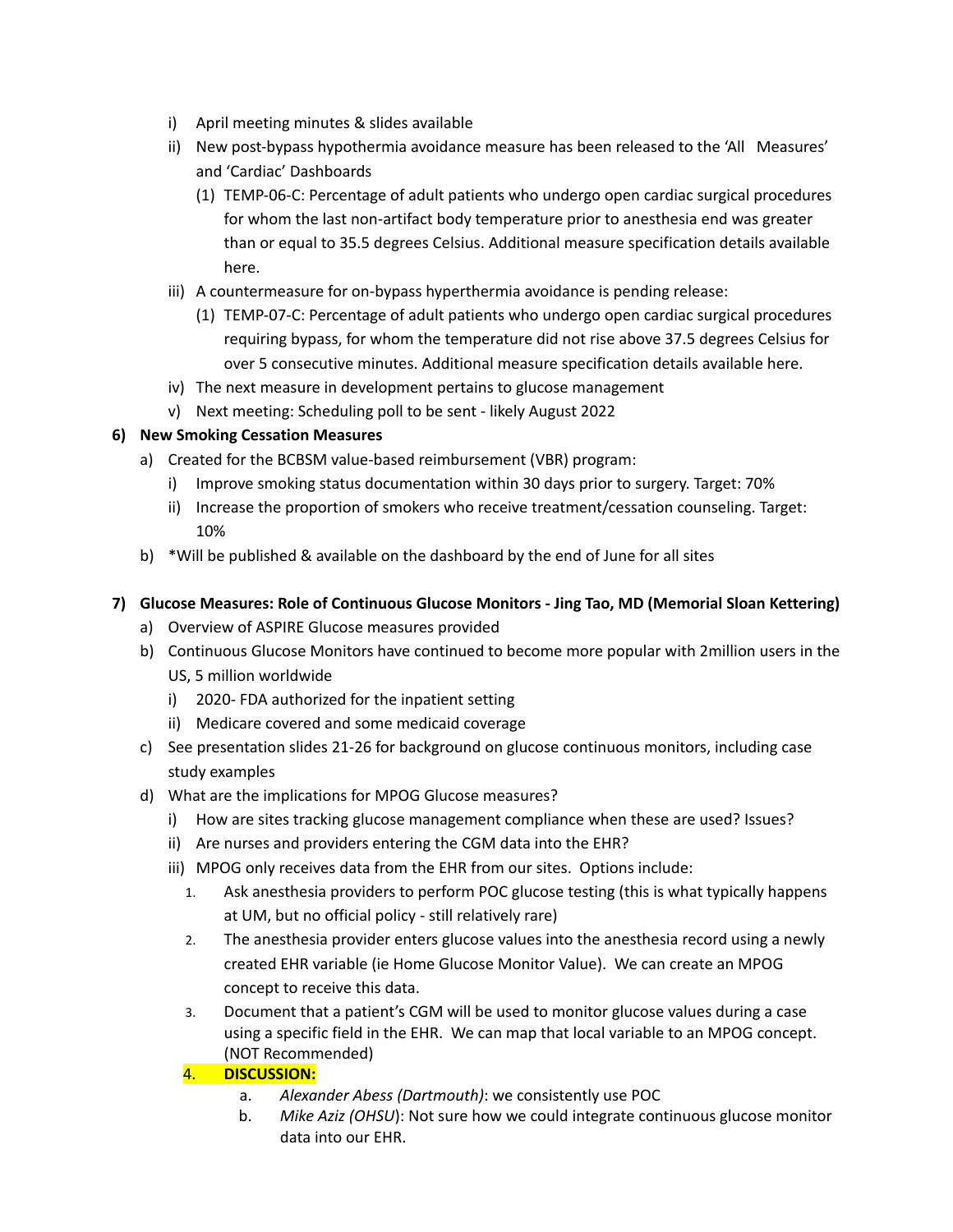- c. *Eric Davies (Henry Ford Health, Allegiance)*: Response times based on perioperative data?
	- i. *Jing Tao (MSKCC)*: Thats the question going forward. There is very little CGM data in the perioperative period. Use these numbers to know when to get a POC glucose or when to confirm the patients glucose. Use the CGM as a way to direct us when to get a POC lab or not to avoid hypoglycemic episodes.
	- ii. *Eric Davies (Henry Ford Health, Allegiance)*: Theres some limited data that these are accurate. Is it reasonable to treat based on the CGM value?
	- iii. *Jing Tao (MSKCC)*: Access to a glucometer is the main reason most sites aren't performing well on this measure. Why not use CGM to infer on treatment?
- d. *Nirav Shah (MPOG QI Director)*: Some CGM read to an app, some read to the manufacturer. When it reads to an app has that been an issue?
	- i. *Jing Tao (MSKCC)*: this hasn't been an issue for us. We usually ask the patient if we can use their monitor during the case. Pediatric kids with insulin pumps they ask if the provider can use it. Patients are generally happy to give you their iphone to use for tracking.
	- ii. *Eric Davies (Henry Ford Health, Allegiance)*: MPOG should start to figure out how you can collect CGM data from iphone apps to improve diabetes management. We are going to see more of these..
	- iii. Nirav: Agree, this is the tip of the iceberg in regards to innovative glucose monitoring apps/devices. What are some early/basic things we can do? If your institution can build an EHR variable for CGM monitoring, MPOG can certainly create an MPOG concept to map to. Please let us know if your site is interested in doing this.
- e. *Michael Andreae (Uof Utah)*: Wouldn't it be interesting to be able to follow the patient outside of the OR and collect that data through MPOG as well. Just a thought.
- f. *Alexander Abess (Dartmouth) via chat:* I can see the value in MPOG sites capturing data via providers manually entering the CGM value in the electronic health record, but how would each site create a specific field for this?

# **8) PONV-05 Update**

- a) New Adult PONV [prophylaxis](https://spec.mpog.org/Spec/Public/53) measure released in January
	- i) Upon review, sites have requested several modifications to PONV 05
	- ii) Plan to retire PONV 01/02 once revised version of PONV 05 released

# b) **Updates in Progress**

- i) Will now only consider actual CPT codes (not predicted) to assign procedure type risk factors (cholecystectomy, laparoscopy, gynecologic procedures)
- ii) ERCP (only) procedures will not trigger the cholecystectomy risk factor
- iii) Amulsipride will be added as an acceptable antiemetic agent

## c) **Obstetric Population updates**

- i) Include all cesarean delivery cases, regardless of age
- ii) Adjust measure start time for labor epidural cases that convert to cesarean delivery: Include antiemetics given within 1-2 hours before surgery start time

## d) **Add Procedure Exclusions?**

i) TEE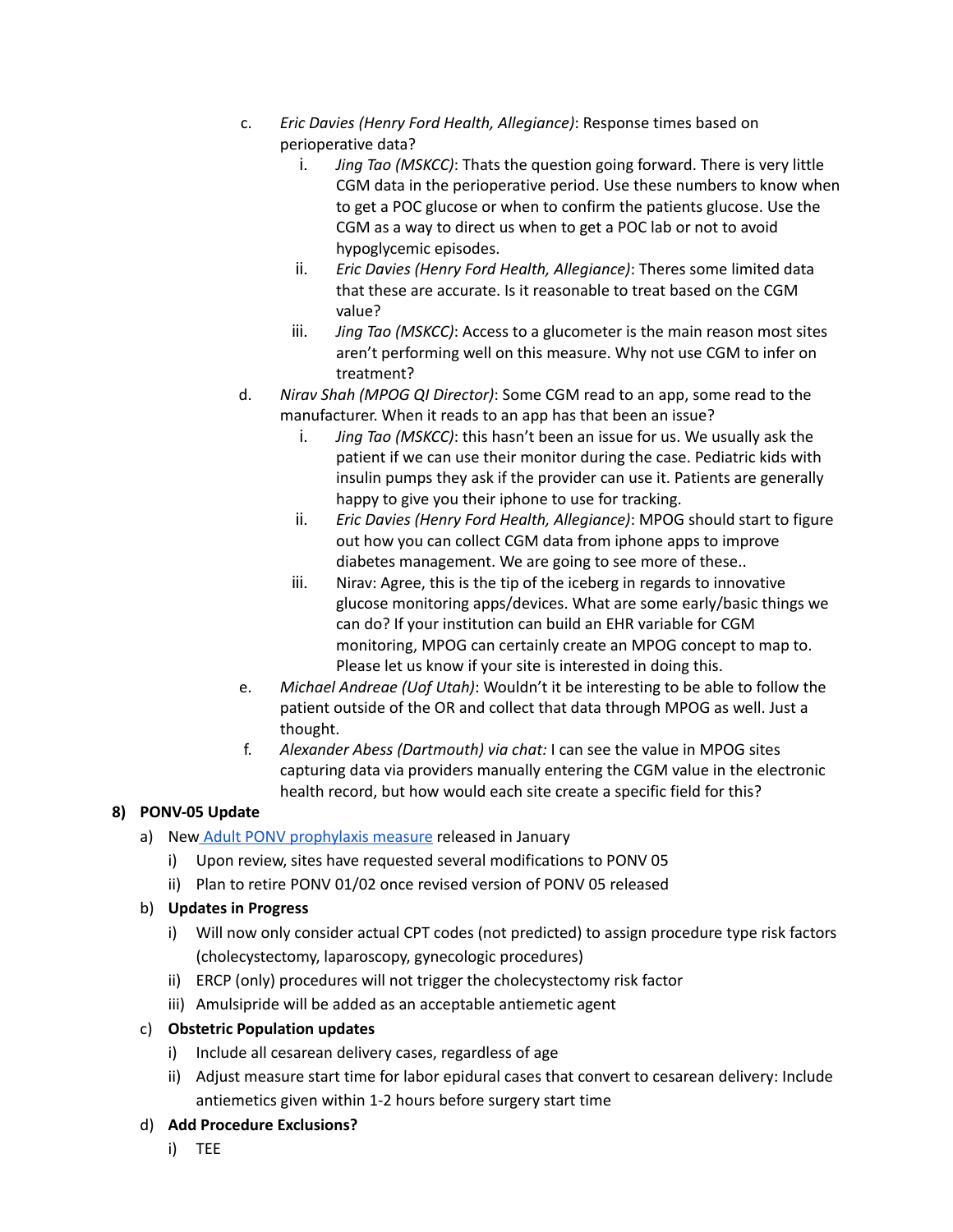- (1) Quality Committee Vote:
	- (a) Yes (add exclusion): 33/33 100%
	- (b) No (0%)
- ii) Endoscopy
	- (1) Quality Committee Vote:
		- (a) Yes (add exclusion for endo cases): 29/31 (94%)
		- (b) No (do not add exclusion): 2/30 (6%)

## e) **Fentanyl as a Risk Factor?**

- i) Remove intraop fentanyl as a risk factor for PONV? (only consider other "long-acting" opioids?)
- ii) Or, only include intraop fentanyl administrations if they meet a certain dose threshold for the case?
- iii) Or, do we continue to include fentanyl as a risk factor?
- iv) Quality Committee Vote:
	- (1) Remove intraop fentanyl as a risk factor: 9/29 (31%)
	- (2) Include fentanyl administrations if they meet a certain dose threshold:14/29 (48%)
	- (3) Continue to include fentanyl as a risk factor (as is): 6/29 (21%)
- f) **Midazolam as a Risk Factor?**
	- i) 4th Consensus PONV Management Guidelines do not recommend midazolam use due to possibility of sedation-related adverse effects.
	- ii) Meta-analysis of 12 RCTs (n=841) found administration of IV midazolam to be associated with significantly reduced PONV (Grant et al, 2016, Anesth & Analg)
	- iii) No significant difference in PONV between midazolam and ondansetron given 30 minutes before end of surgery (Lee et al., 2007, Anaesthesia)
	- iv) Quality Committee Vote:
		- (1) Add midazolam as an antiemetic for PONV 05?
			- (a) Yes (add midazolam): 9/30 (30%)
			- (b) No: 21/30 (70%)

# g) **DISCUSSION:**

- i) *Michael Andreae (Uof Utah):* Other factors for TEE/Endoscopy procedures skew the incidence of PONV for these procedures ie I don't give fentanyl for endoscopies
- ii) *Marc Pimentel (BWH)*: since this is controversial, it's hard to push this measure with my colleagues; would be in favor of excluding fentanyl just to gain buy-in for this measure
- iii) *Lucy Everett (MGH)*: interested in seeing the data for how many cases trigger for those low dose fentanyl cases during induction alone. if we add a threshold, will it make a difference?
- iv) *Shafeena Nurani (Beaumont Troy)* via chat: Maybe we could have a threshold, like < 1mcg/kg/hour
- v) *Kathleen Collins (Trinity - Livonia)*: Agree with the need for additional data. Fentanyl timing and dose should be considered for this measure. How often are cases flagged for this alone?
- vi) *Tim Harwood (Wake Forest):* No one uses Midazolam as an antiemetic but do we do give it to highly anxious patients. Evidence isn't currently there so am not sure it is something we can broadly use.